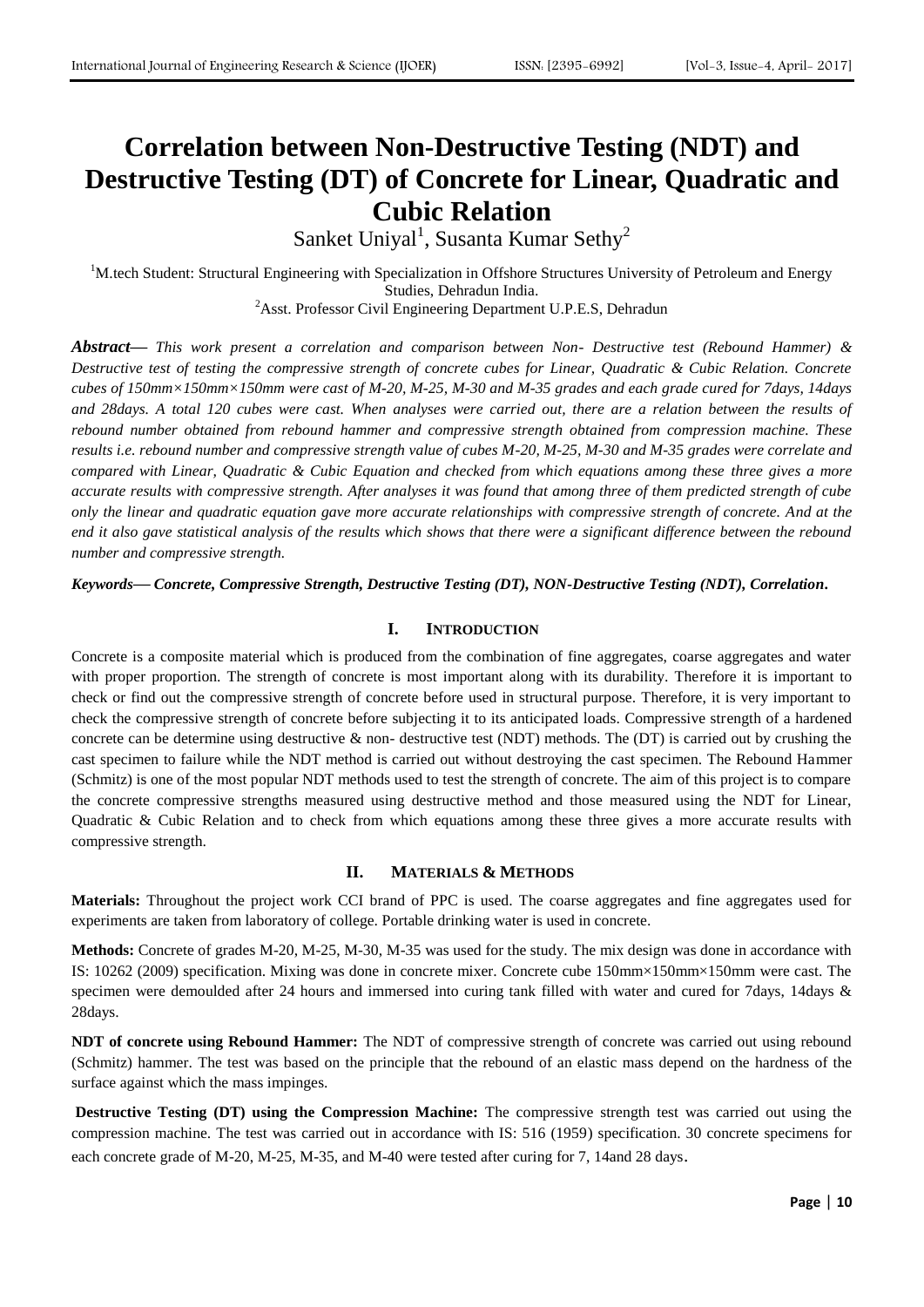### **III. RESULTS AND DISCUSSION**

**Materials Cement:** Table 1 shows the test results of CCI brand of PPC. The cement test results obtained meets the standard values in IS: 1489 (Part 1):1991. Hence it is good for concrete works.

**Coarse Aggregate:** Table 1 shows the results of the test conducted on the coarse aggregate. The aggregate impact value (AIV) of the aggregate used was 19%. These values are less than the IS: 2386 (Part IV)-1963, and specific gravity 2.73, the coarse aggregate used was good for concrete works.

**Fine Aggregate:** Specific gravity of fine aggregates 2.67. This is good for concrete works.

| <b>TABLE 1</b>                                  |
|-------------------------------------------------|
| <b>RESULTS OF PRELIMINARY TEST ON MATERIALS</b> |

| <b>TEST</b>                          | <b>RESULTS</b> | <b>STANDARD CODE</b>    | <b>LIMIT IN CODE</b>        |
|--------------------------------------|----------------|-------------------------|-----------------------------|
| Specific Gravity of Cement           | 3.15           |                         | 3.15                        |
| Initial Setting Time of Cement(Min)  | 54             | IS:1489 (Part 1) -1991  | Greater than 30min          |
| Final Setting Time of Cement(Min)    | 210            | IS:1489 (Part 1) -1991  | Less than 600min            |
| Specific Gravity of Fine Aggregate   | 2.67           | IS:2386 (Part III)-1963 | $2.5$ to 3                  |
| Specific Gravity of Coarse Aggregate | 2.73           | IS:2386 (Part III)-1963 | $2.5$ to 3                  |
| AIV                                  | 19%            | IS:2386 (Part IV)-1963  | Good aggregate (10% to 20%) |

Relationship between compressive strength and Rebound Number: The results of both DT and NDT are presented in Tables 2, Table 3 and Table 4 for concrete cubes of ages 7, 14 and 28 days respectively. The results show that a higher rebound number result gives high compressive strength value and vice versa. Table 5 and Table 6 and Table 7 shows the results of compressive strength and rebound number with predicted values of linear, quadratic and cubic relation of different mix M-20, M-25, M-35, and M-40 for 7, 14 and 28days respectively. So the results are shown given below:

**TABLE 2 COMPRESSIVE STRENGTH AND REBOUND NUMBER FOR DIFFERENT CONCRETE CURED FOR 7DAYS**

|      | $M-20$ |       | $M-25$ | $M-30$ |        | $M-35$ |       |  |
|------|--------|-------|--------|--------|--------|--------|-------|--|
| C.S  | R.No   | C.S   | R.No   | C.S    | R.No   | C.S    | R.No  |  |
| 11   | 12.5   | 16.52 | 18.01  | 16     | 17.45  | 20.5   | 22.12 |  |
| 10   | 11.5   | 15.3  | 17.01  | 13.5   | 14.7   | 18.6   | 19.65 |  |
| 10   | 11.5   | 14    | 15.26  | 14.5   | 16.23  | 20.5   | 22.53 |  |
| 11.5 | 13     | 16.42 | 17.92  | 17     | 17.97  | 19     | 21.51 |  |
| 12   | 13.54  | 17.25 | 18.95  | 15.5   | 16.92  | 17.5   | 18.54 |  |
| 13.5 | 14.28  | 15.24 | 17.21  | 16.5   | 17.94  | 16.5   | 18    |  |
| 12   | 13.25  | 15.98 | 17.45  | 14.1   | 16.12  | 17     | 18.05 |  |
| 11.7 | 13.11  | 16.47 | 18.02  | 16     | 17.081 | 18     | 19.88 |  |
| 11.6 | 12.7   | 17.48 | 18.23  | 14     | 15.98  | 18.5   | 20    |  |
| 12.5 | 13.4   | 16.24 | 18.82  | 14.5   | 16.31  | 19     | 21.21 |  |

**TABLE 3**

|      | $M-20$ |       | $M-25$ |      | $M-30$ |      | $M-35$ |
|------|--------|-------|--------|------|--------|------|--------|
| C.S  | R.No   | C.S   | R.No   | C.S  | R.No   | C.S  | R.No   |
| 17   | 18.01  | 22.5  | 22.68  | 17.3 | 18.5   | 22   | 25.9   |
| 14.2 | 15.04  | 21.3  | 22.47  | 20.6 | 22.92  | 22.5 | 26.8   |
| 13.6 | 14.48  | 23.45 | 25.01  | 18.6 | 19.75  | 19.5 | 21.47  |
| 15   | 16.47  | 24.02 | 26.04  | 17.5 | 18.9   | 23   | 27.5   |
| 14.7 | 15.33  | 23.40 | 24.92  | 22.2 | 26.34  | 23.5 | 29.05  |
| 13.9 | 14.95  | 22.10 | 23.45  | 19   | 21     | 24   | 31     |
| 14.3 | 15.12  | 21.01 | 22.31  | 18.5 | 20.02  | 25.5 | 34.25  |
| 15.3 | 16.9   | 24.10 | 26.31  | 19   | 21.34  | 17.5 | 19.05  |
| 16   | 17.43  | 21.98 | 23.01  | 20.2 | 22.56  | 20   | 21.98  |
| 13.8 | 14.72  | 22.97 | 24.45  | 17   | 18.14  | 21   | 23.7   |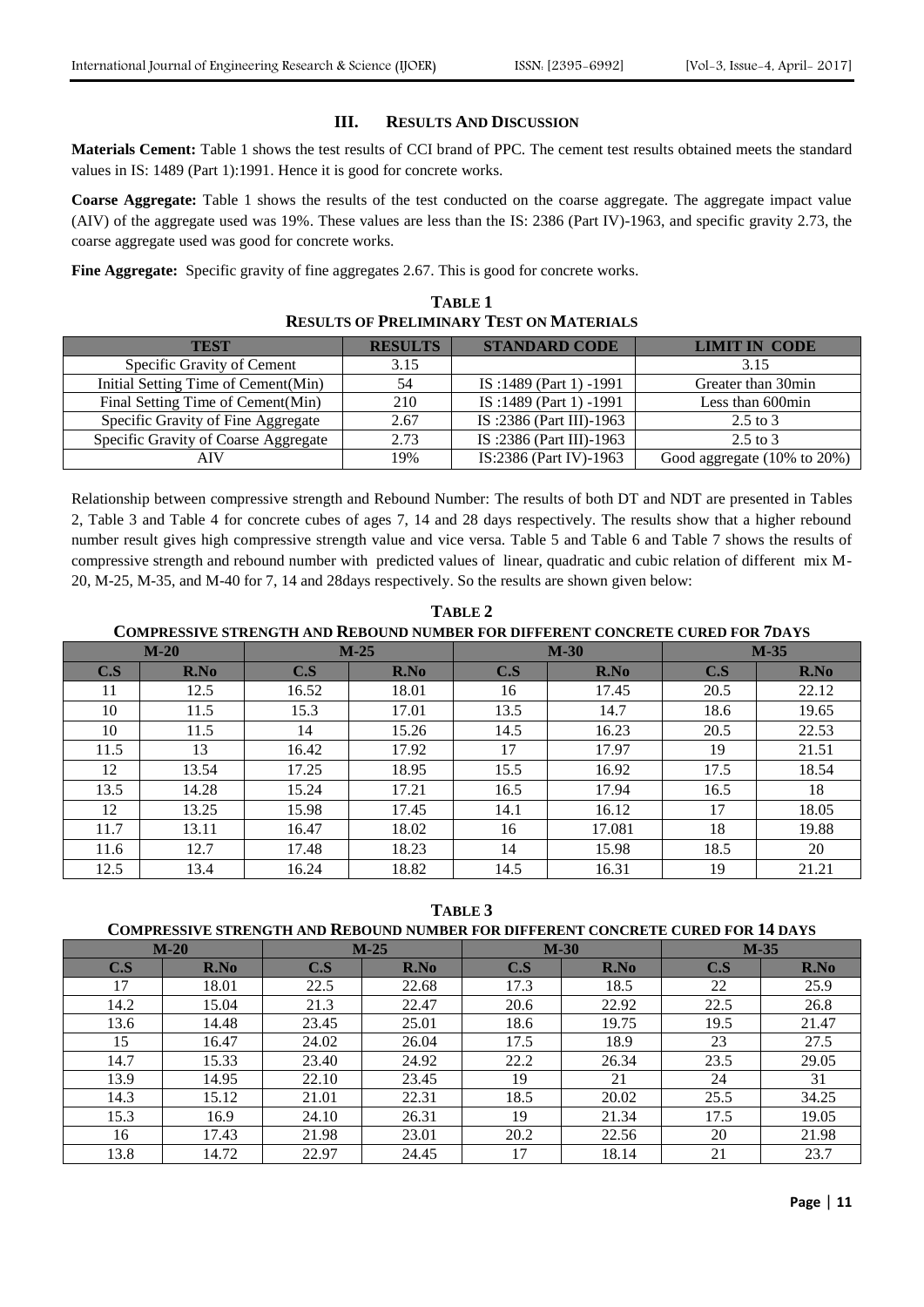| COMI REGGI I E GIRENGI II AND REDOCND NOMBER I OR DII I ERENI "CONCRETE CORED I OR 20 DA IG |        |       |        |      |        |      |        |
|---------------------------------------------------------------------------------------------|--------|-------|--------|------|--------|------|--------|
|                                                                                             | $M-20$ |       | $M-25$ |      | $M-30$ |      | $M-35$ |
| C.S                                                                                         | R.No   | C.S   | R.No   | C.S  | R.No   | C.S  | R.No   |
| 23.5                                                                                        | 27.2   | 28.2  | 34.50  | 33.3 | 44.23  | 38   | 51.9   |
| 20.5                                                                                        | 22.8   | 30.1  | 37.00  | 34.  | 46.18  | 36.5 | 47     |
| 20                                                                                          | 22.5   | 27    | 33.98  | 31.5 | 41.67  | 41   | 54.5   |
| 24                                                                                          | 28.83  | 25.12 | 33.01  | 32   | 42.5   | 42.5 | 55.6   |
| 23.5                                                                                        | 26.5   | 26.87 | 33.45  | 34   | 46.25  | 38.5 | 52.4   |
| 21.5                                                                                        | 24.87  | 29.45 | 36.47  | 36.5 | 47.52  | 37.5 | 50     |
| 28.5                                                                                        | 34.5   | 26.57 | 33.25  | 37.5 | 50.02  | 35.5 | 46.75  |
| 24.5                                                                                        | 29.84  | 27.00 | 33.98  | 29.5 | 29.5   | 38.8 | 53     |
| 22                                                                                          | 25.4   | 29.21 | 36.25  | 33.7 | 45.45  | 40   | 54.11  |
| 21                                                                                          | 23.05  | 25.01 | 33.00  | 37   | 49     | 43.5 | 60.3   |

**TABLE 4 COMPRESSIVE STRENGTH AND REBOUND NUMBER FOR DIFFERENT CONCRETE CURED FOR 28 DAYS**

*Data Analysis: The above results are compared with Linear, Quadratic & Cubic Equations respectively.*

## **TABLE 5**

## **CORRELATION BETWEEN COMPRESSIVE STRENGTH & REBOUND NUMBER WITH PREDICTED CONCRETE STRENGTH FOR 7 DAYS.**

| C.S               | <b>R. NO.</b> | PREDICTED CONCRETE STRENGTH |                           |                       |  |
|-------------------|---------------|-----------------------------|---------------------------|-----------------------|--|
|                   |               | <b>LINEAR EQUATION</b>      | <b>QUADRATIC EQUATION</b> | <b>CUBIC EQUATION</b> |  |
| 11                | 12.5          | 11.21                       | 11.12                     | 11.13                 |  |
| 10                | 11.5          | 10.26                       | 10.09                     | 10.16                 |  |
| $\overline{10}$   | 11.5          | 10.26                       | 10.09                     | 10.16                 |  |
| 11.5              | 13            | 11.68                       | 11.64                     | 11.62                 |  |
| $\overline{12}$   | 13.54         | 12.20                       | 12.18                     | 12.15                 |  |
| 13.5              | 14.28         | 12.90                       | 12.93                     | 12.88                 |  |
| 12                | 13.25         | 11.92                       | 11.89                     | 11.86                 |  |
| 11.7              | 13.11         | 11.79                       | 11.75                     | 11.73                 |  |
| 11.6              | 12.7          | 11.40                       | 11.33                     | 11.32                 |  |
| 12.5              | 13.4          | 12.07                       | 12.04                     | 12.01                 |  |
| 14                | 15.26         | 13.83                       | 13.89                     | 13.85                 |  |
| 16.42             | 17.92         | 16.36                       | 16.43                     | 16.44                 |  |
| 17.25             | 18.95         | 17.34                       | 17.38                     | 17.41                 |  |
| 15.24             | 17.21         | 15.69                       | 15.77                     | 15.76                 |  |
| 15.98             | 17.45         | 15.92                       | 15.99                     | 15.99                 |  |
| 16.47             | 18.02         | 16.46                       | 16.52                     | 16.54                 |  |
| 17.48             | 18.23         | 16.66                       | 16.72                     | 16.74                 |  |
| 16.24             | 17.82         | 16.27                       | 16.34                     | 16.35                 |  |
| 16                | 17.45         | 15.92                       | 15.99                     | 15.99                 |  |
| 13.5              | 14.7          | 13.30                       | 13.34                     | 13.30                 |  |
| 14.5              | 16.23         | 14.76                       | 14.83                     | 14.81                 |  |
| $\overline{17}$   | 17.97         | 16.41                       | 16.48                     | 16.49                 |  |
| 15.5              | 16.92         | 15.41                       | 15.49                     | 15.48                 |  |
| 16.5              | 17.94         | 16.38                       | 16.45                     | 16.46                 |  |
| 14.1              | 16.12         | 14.65                       | 14.73                     | 14.70                 |  |
| 16                | 17.81         | 16.26                       | 16.33                     | 16.34                 |  |
| 14.5              | 16.31         | 14.83                       | 14.91                     | 14.89                 |  |
| $\overline{20.5}$ | 22.12         | 20.35                       | 20.17                     | $\overline{20.13}$    |  |
| 18.6              | 19.65         | 18.01                       | 18.01                     | 18.04                 |  |
| 19                | 21.51         | 19.77                       | 19.64                     | 19.64                 |  |
| 17.5              | 18.54         | 16.95                       | 17.00                     | 17.03                 |  |
| 16.5              | 18            | 16.44                       | 16.50                     | 16.52                 |  |
| 17                | 18.05         | 16.49                       | 16.55                     | 16.57                 |  |
| 18                | 19.88         | 18.23                       | 18.21                     | 18.25                 |  |
| 18.5              | 20            | 18.34                       | 18.32                     | 18.35                 |  |
| 19                | 21.21         | 19.49                       | 19.39                     | 19.39                 |  |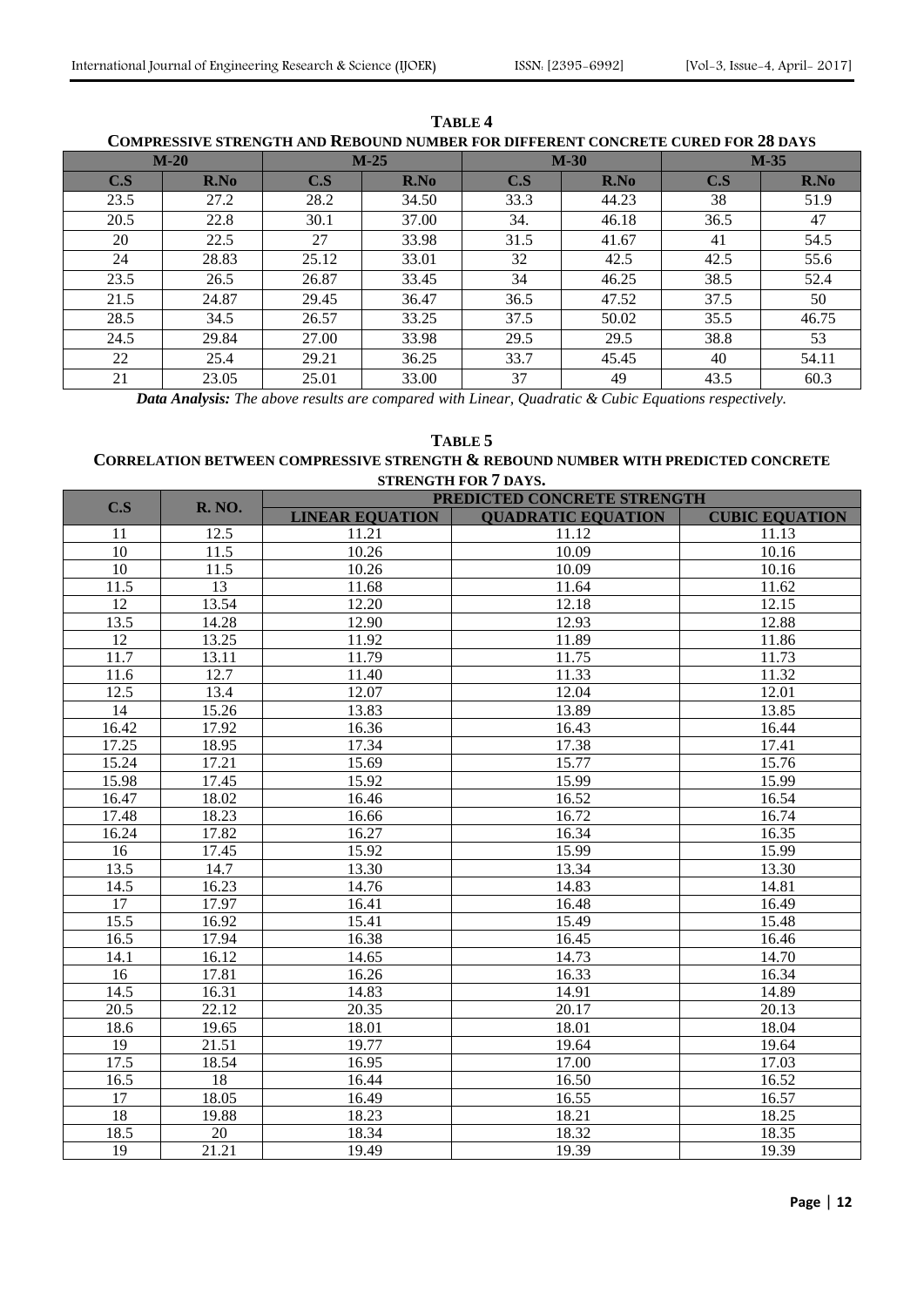



**FIG 3. CUBIC RELATION BETWEEN COMPRESSIVE STRENGTH & REBOUND NUMBER**

**TABLE 6 CORRELATION BETWEEN COMPRESSIVE STRENGTH & REBOUND NUMBER WITH PREDICTED CONCRETE STRENGTH FOR 14 DAYS.**

| C.S   |        | PREDICTED CONCRETE STRENGTH<br><b>R. NO.</b> |                           |                       |  |
|-------|--------|----------------------------------------------|---------------------------|-----------------------|--|
|       |        | <b>LINEAR EQUATION</b>                       | <b>QUADRATIC EQUATION</b> | <b>CUBIC EQUATION</b> |  |
| 17    | 18.01  | 16.94                                        | 17.00                     | 16.69                 |  |
| 14.2  | 15.048 | 14.11                                        | 13.91                     | 13.87                 |  |
| 13.6  | 14.48  | 13.64                                        | 13.26                     | 13.31                 |  |
| 15    | 16.47  | 15.30                                        | 15.45                     | 15.26                 |  |
| 14.7  | 15.33  | 14.35                                        | 14.22                     | 14.15                 |  |
| 14.3  | 15.12  | 14.17                                        | 13.99                     | 13.95                 |  |
| 15.3  | 16.9   | 15.66                                        | 15.90                     | 15.66                 |  |
| 16    | 17.43  | 16.11                                        | 16.43                     | 16.16                 |  |
| 13.8  | 14.72  | 13.84                                        | 13.53                     | 13.55                 |  |
| 22.5  | 23.68  | 22.31                                        | 21.53                     | 21.07                 |  |
| 21.3  | 22.47  | 21.39                                        | 20.72                     | 20.27                 |  |
| 23.45 | 25.01  | 23.32                                        | 22.34                     | 21.84                 |  |
| 24.02 | 26.04  | 24.11                                        | 22.89                     | 22.36                 |  |
| 23.40 | 24.92  | 23.26                                        | 22.28                     | 21.79                 |  |
| 22.10 | 23.45  | 22.14                                        | 21.38                     | 20.93                 |  |
| 24.10 | 26.31  | 24.31                                        | 23.02                     | 22.49                 |  |
| 17.3  | 18.5   | 17.41                                        | 17.46                     | 17.12                 |  |
| 20.6  | 22.92  | 20.26                                        | 21.03                     | 20.58                 |  |
| 18.6  | 19.75  | 18.22                                        | 18.58                     | 18.19                 |  |
| 17.5  | 18.9   | 17.67                                        | 17.83                     | 17.47                 |  |
| 22.2  | 26.34  | $\overline{2}$ 2.46                          | 23.04                     | 22.50                 |  |
| 19    | 21     | 19.02                                        | 19.61                     | 19.19                 |  |
| 18.5  | 20.02  | 18.39                                        | 18.81                     | 18.42                 |  |
| 19    | 21.34  | 19.24                                        | 19.88                     | 19.45                 |  |
| 20.2  | 22.56  | 20.03                                        | 20.78                     | 20.33                 |  |
| 17    | 18.14  | 17.18                                        | 17.12                     | 16.80                 |  |
| 22    | 25.9   | 21.76                                        | 22.82                     | 22.30                 |  |
| 22.5  | 26.8   | 22.22                                        | 23.26                     | 22.70                 |  |
| 23    | 27.5   | 22.57                                        | 23.57                     | 22.97                 |  |
| 23.5  | 29.05  | 23.35                                        | 24.16                     | 23.43                 |  |
| 24    | 31     | 24.33                                        | 24.72                     | 23.73                 |  |
| 25.5  | 34.25  | 25.97                                        | 25.17                     | 23.43                 |  |
| 17.5  | 19.05  | 18.32                                        | 17.96                     | 17.60                 |  |
| 20    | 21.98  | 19.79                                        | 20.36                     | 19.93                 |  |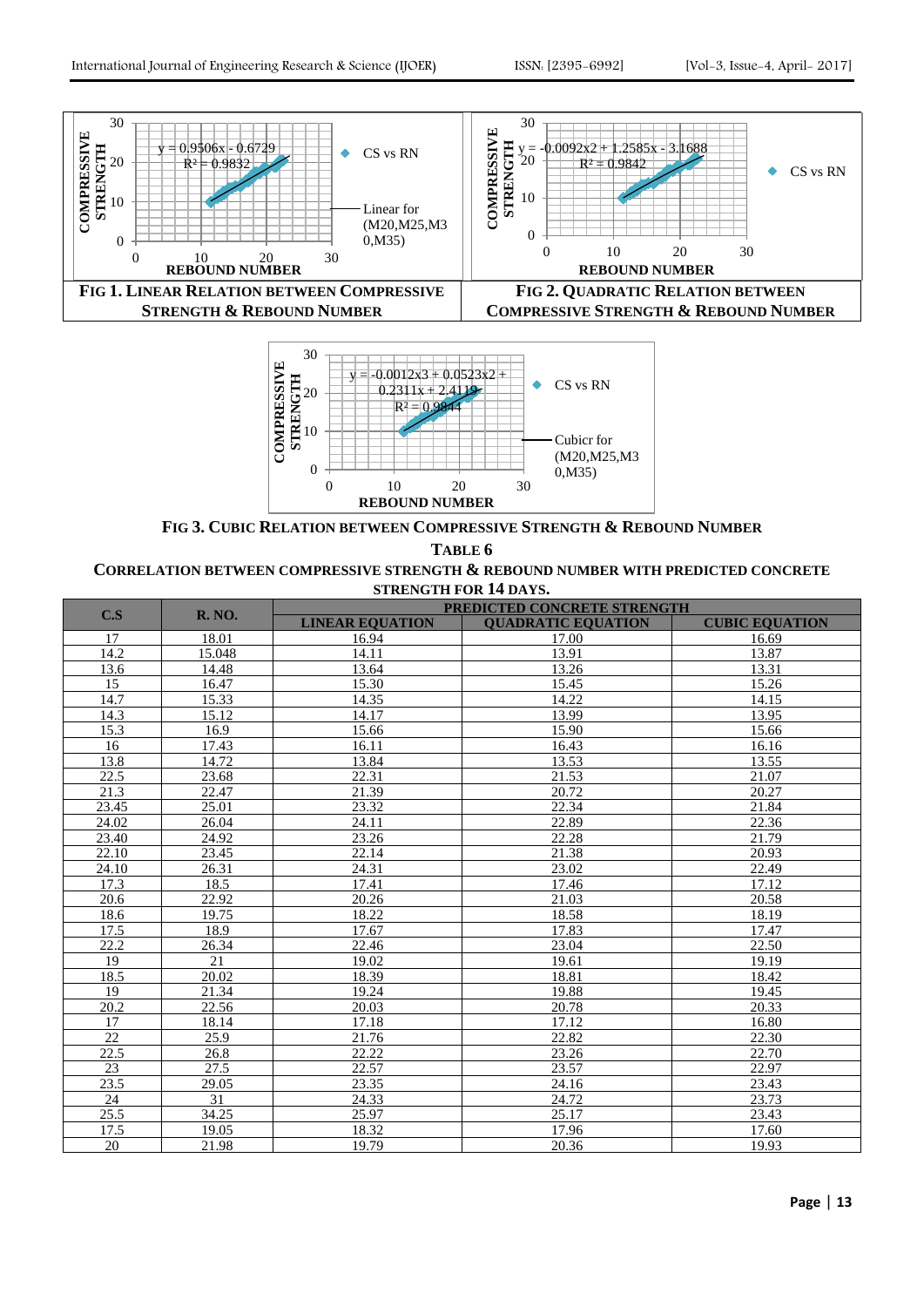



**FIG 6. CUBIC RELATION BETWEEN COMPRESSIVE STRENGTH & REBOUND NUMBER**

**TABLE 7**

#### **CORRELATION BETWEEN COMPRESSIVE STRENGTH & REBOUND NUMBER WITH PREDICTED CONCRETE STRENGTH FOR 28 DAYS.**

|       | <b>R. NO.</b>     | <b>PREDICTED CONCRETE STRENGTH</b> |                  |                       |  |  |
|-------|-------------------|------------------------------------|------------------|-----------------------|--|--|
| C.S   |                   | <b>LINEAR EQUATION</b>             | <b>OUADRATIC</b> | <b>CUBIC EQUATION</b> |  |  |
| 23.5  | 27.2              | 23.01                              | 23.08            | 23.12                 |  |  |
| 20.5  | 22.8              | 20.24                              | 20.54            | 20.63                 |  |  |
| 20    | $\overline{22.5}$ | 20.06                              | 20.37            | 20.47                 |  |  |
| 24    | 28.83             | 24.03                              | 24.03            | 24.07                 |  |  |
| 23.5  | 26.5              | 22.57                              | 22.67            | 22.71                 |  |  |
| 28.5  | 34.5              | 27.59                              | 27.42            | 27.50                 |  |  |
| 24.5  | 29.84             | 24.66                              | 24.63            | 24.66                 |  |  |
| 22    | 25.4              | 21.88                              | 22.03            | 22.08                 |  |  |
| 21    | 23.05             | 20.40                              | 20.69            | 20.77                 |  |  |
| 28.2  | 34.50             | 27.59                              | 27.42            | 27.50                 |  |  |
| 30.1  | 37.00             | 29.16                              | 28.95            | 29.06                 |  |  |
| 27    | 33.98             | 27.26                              | 27.10            | 27.17                 |  |  |
| 25.12 | 33.01             | 26.65                              | 26.52            | 26.58                 |  |  |
| 26.87 | 33.45             | 26.93                              | 26.78            | 26.85                 |  |  |
| 29.45 | 36.47             | 28.83                              | 28.62            | 28.73                 |  |  |
| 26.57 | 33.25             | 26.80                              | 26.66            | 26.73                 |  |  |
| 29.21 | 36.25             | 28.69                              | 28.49            | 28.59                 |  |  |
| 25.01 | 33.00             | 26.65                              | 26.51            | 26.57                 |  |  |
| 33.3  | 44.23             | 33.70                              | 33.49            | 33.74                 |  |  |
| 34    | 46.18             | 34.92                              | 34.75            | 35.03                 |  |  |
| 31.5  | 41.67             | 32.09                              | 31.86            | 32.06                 |  |  |
| 32    | 42.5              | 32.61                              | 32.39            | 32.60                 |  |  |
| 34    | 46.25             | 34.97                              | 34.79            | 35.08                 |  |  |
| 37.5  | 50.02             | 37.33                              | 37.26            | 37.61                 |  |  |
| 29.5  | 39.5              | 30.73                              | 30.50            | 30.66                 |  |  |
| 33.7  | 45.45             | 34.46                              | 34.28            | 34.55                 |  |  |
| 37    | 49                | 36.69                              | 36.59            | 36.92                 |  |  |
| 36.5  | 47                | 35.44                              | 35.28            | 35.58                 |  |  |
| 41    | 54.5              | 40.14                              | 40.25            | 40.65                 |  |  |
| 38.5  | 52.4              | 38.83                              | 38.84            | 39.22                 |  |  |
| 37.5  | 50                | 37.32                              | 37.25            | 37.59                 |  |  |
| 35.5  | 46.75             | 35.28                              | 35.12            | 35.41                 |  |  |
| 40    | 54.11             | 39.90                              | 39.99            | 40.39                 |  |  |
| 43.5  | 60.3              | 43.79                              | 44.23            | 44.64                 |  |  |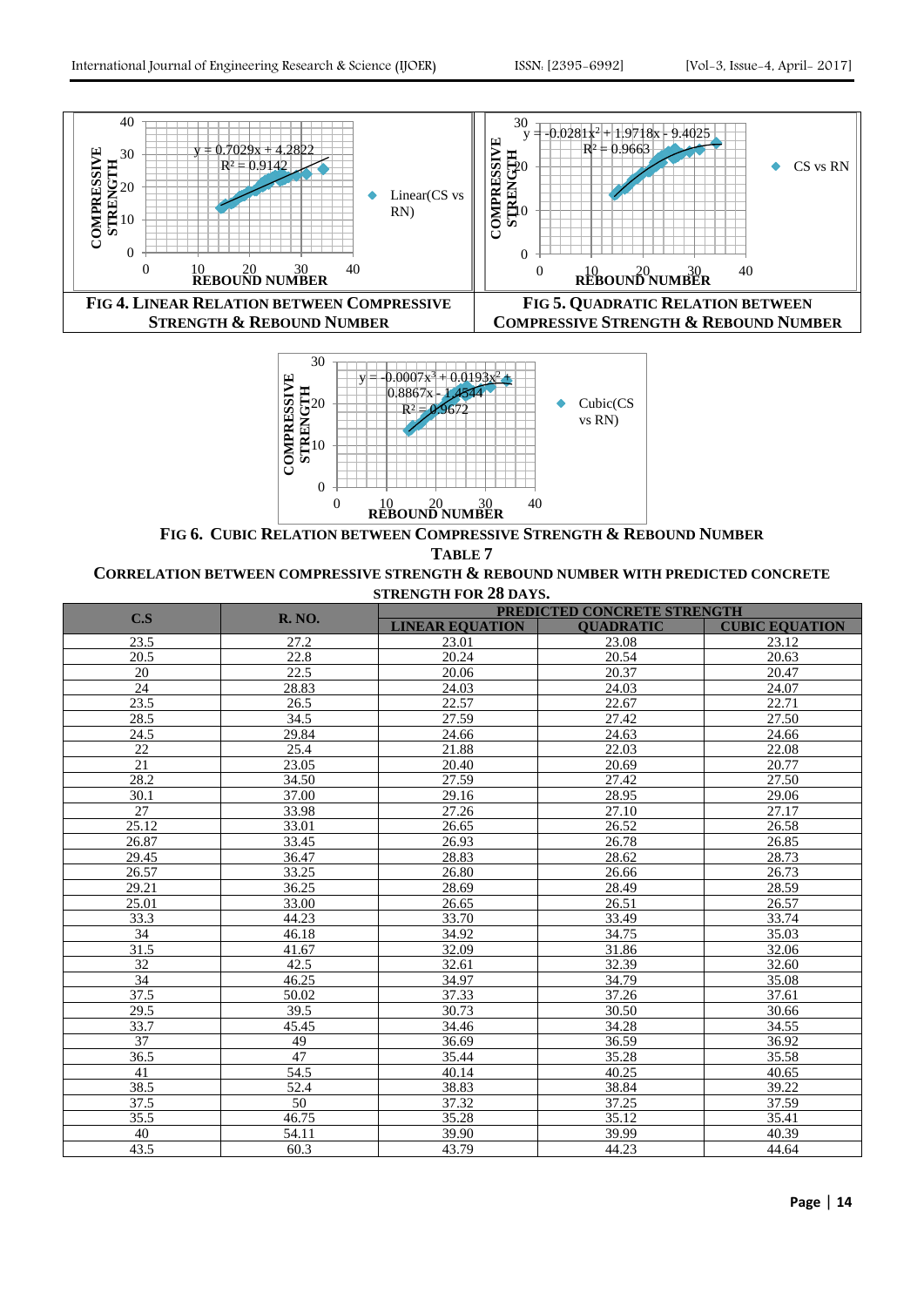





**FIG 8. QUADRATIC RELATION BETWEEN COMPRESSIVE STRENGTH & REBOUND NUMBER**



**FIG 9. CUBIC RELATION BETWEEN COMPRESSIVE STRENGTH & REBOUND NUMBER**

## **IV. CONCLUSION**

The correlation among the strength values obtained by destructive and NDT test methods on

Concrete cubes have been established. Schmidt Hammer test method is used as a non-destructive test. The following principal conclusions have been drawn:-

- The use of rebound hammer test method on concrete cubes is not suitable to estimate its strength.
- Direct use of rebound hammer demonstrates high variations, which makes engineering judgment quite difficult.
- The Schmidt Hammer method could only be used as a reliable instrument to calculate the compressive strength.
- This project gives a useful mathematical linear and non-linear relationship that help the engineer to predict confidently the crushing strength of standard concrete cubes, by measuring the rebound index by means of Schmidt hammer.
- The linear and quadratic equations give perfect relationships with the compressive strength of concrete whereas there is a much difference in cubic equation results. It means only linear and quadratic mathematical expression is applicable for a wide range of concrete strengths.

## **REFERENCES**

- [1] J.C. Agunwambaa , T. Adagbab , A comparative analysis of the rebound hammer and ultrasonic pulse velocity in testing concrete, Nigerian Journal of Technology (NIJOTECH) Vol. 31, No. 1, March, 2012, pp. 31{39}.
- [2] IS-13311 (Part1): 1992 non-destructive testing of concrete methods of test part 1 (ultrasonic pulse velocity).
- [3] IS-13311 (Part2): 1992 non-destructive testing of concrete methods of test part 2 (rebound hammer).